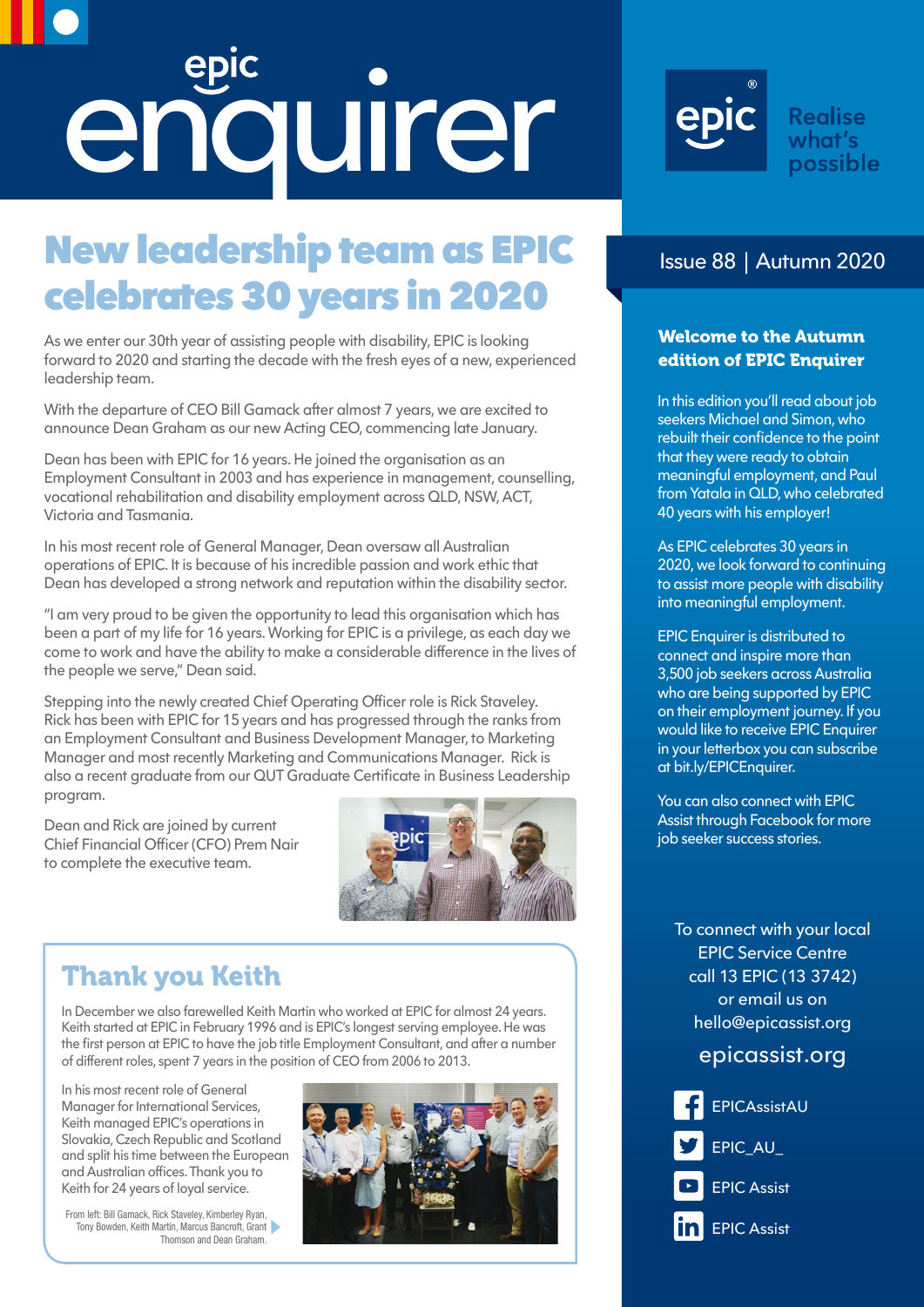

# CEO update by Dean Graham

As the new CEO of EPIC Assist I would like to welcome you to 2020. Whilst I am new to the chair, I am no stranger to EPIC or the disability community.

I started with EPIC in 2003 as an employment consultant and have since worked in various roles, most recently as General Manager, overseeing all Australian operations of EPIC.

I am very proud to be given the opportunity to lead this organisation which has been a part of my life for 16 years. It's an exciting time for the organisation, as we celebrate 30 years of assisting people with disability in May.

I'd also like to acknowledge the widespread devastation Australia has experienced due to the recent bushfires. The impact of these events will be felt long after the flames are out, and I urge anyone struggling to speak up and reach out. Beyond Blue offers information on how to look after yourself after a disaster, which I encourage you to check out on their website.

Working for EPIC is a privilege, and I look forward to continuing to make a considerable difference in the lives of the people we serve.

# Michael's confidence sky-high

When Michael first came to EPIC he had no confidence. He believed that he would never be able to find a job that suited his needs. EPIC helped Michael reshaped his viewpoint, focusing on what he can offer a company rather than what he couldn't.

"The support EPIC provided was amazing. They've helped me find employment, build my confidence and taught me skills to help manage my disability in the workplace," said Michael.

Michael successfully gained employment at Hog's Breath Café, Morayfield over a year ago and couldn't be happier. He is thriving in his role where he enjoys doing the dishes, setting up the restaurant, mopping and doing food prep.

"I love my work. Since starting my confidence has gone sky-high to the point where I can do anything myself and I don't need help."

One of the best parts of the job for Michael is being a part of a team that are all working together to support each other.

"My team is like family to me. My manager Sarah is like my work mum. I know I can count on Sarah and anyone from my team."

Michael is excited about his future working with Hog's Breath. He hopes to advance through the ranks and save up for his own place.



Michael with Hog's Breath Morayfield Manager Sarah Dixon



EPIC Ambassadors with EPIC Volunteer Coordinator, Mandy Brydon

# Make a difference in 2020

For many people, it can be difficult to articulate the reasons they volunteer their time, but the goal to make a difference is one that many of us share, and an incredibly important one at that too, explains Mandy Brydon, EPIC's Volunteer Coordinator.

"Volunteers bring a different perspective. They bring their own lived experiences that others can relate to, and in turn be inspired by. It can be a natural, personalised and nurturing way to make connections with others who may not have a support network around them," says Mandy.

When you volunteer you not only leave an impact on your own life, but also on the lives of those your volunteering touches and the community around them. Every act, no matter how big or small, has the power to make a difference.

To find out more about EPIC's volunteer program, get in touch by calling (07) 3857 5085 or emailing [volunteer@epicassist.org.](mailto:volunteer%40epicassist.org?subject=)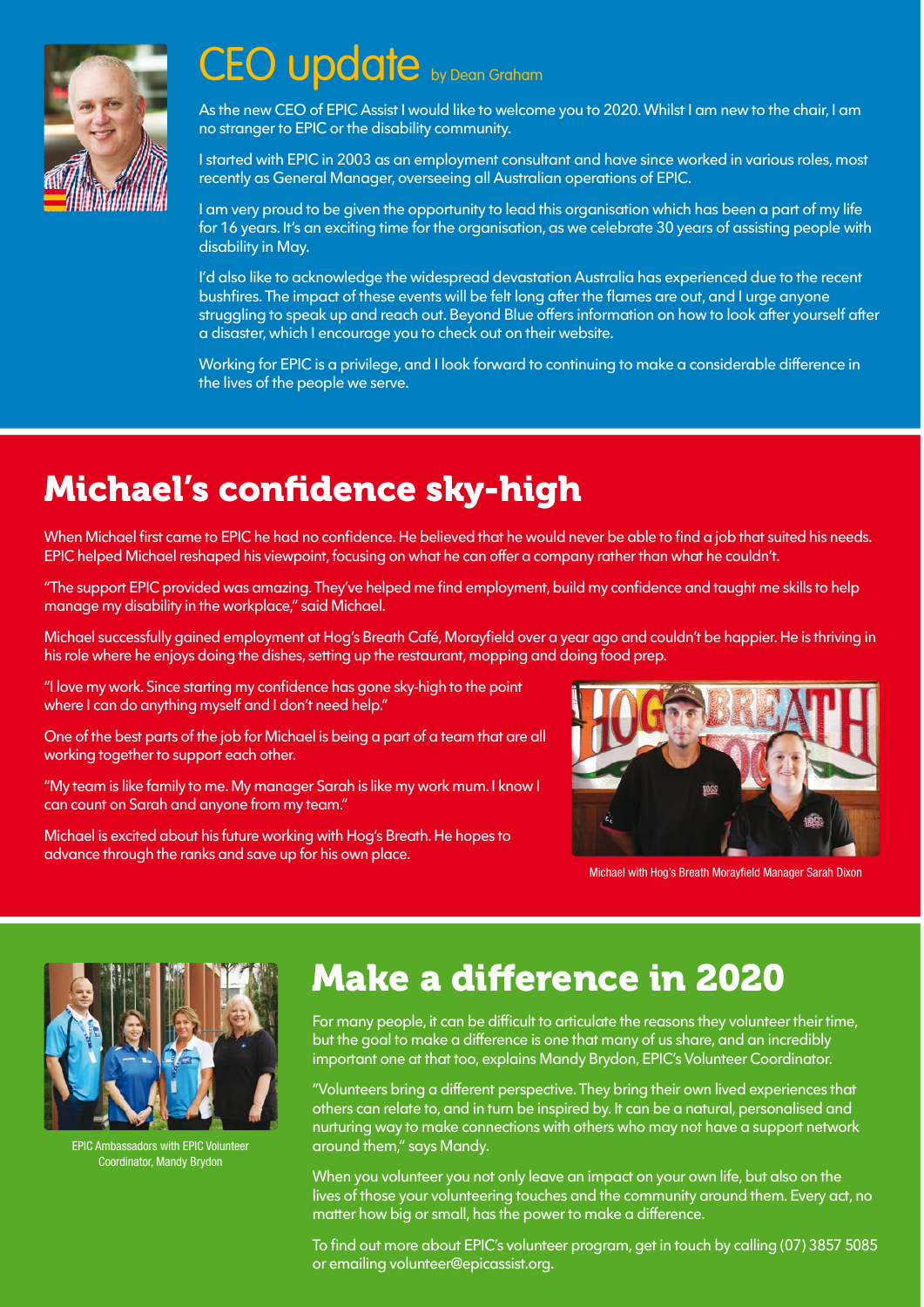## Paul celebrates 40 years

A huge congratulations to EPIC participant Paul, who received an award to honour his 40 years of service at Uniline Australia in Yatala! Paul has held a number of roles over his time at Uniline, who produce blinds and other window furnishings.

Paul's commitment and loyalty to his work definitely doesn't go unnoticed. Well done Paul!



CEO Gilbert Da Silva congratulates Paul on his tremendous achievement

### Simon says choose EPIC!

Before landing his job, Simon was struggling to re-enter the work force due to his mature age and mental health condition. He'd had little success with other disability employment service providers and was hesitant to start a new journey with EPIC.

However, Simon was blown away by the level of care and support EPIC gave him. "They are extremely well organised, very friendly and they go out of their way to help you as much as they possibly can," says Simon.



Simon with Employment Consultant Belinda

EPIC was able to help Simon develop his resume, learn new computer skills, build his confidence and connect him with a mental health consultant. "All the support I have received from EPIC has been amazing, but most importantly they made me feel that my mental illness is not a barrier to employment." Simon has been working as a trolley collector in the Kallangur and Kippa-Ring area. He loves socialising with customers as well as the physical side of the role.

"I get a huge amount of satisfaction out of work. Every day I look forward to going to work. It has given me a whole new perspective on life. "I can't thank EPIC enough. If you have a disability or a mental health condition definitely give them a go."



FAN members QCamel and Brouhaha know the benefits of hiring people with disability

### Partnerships create employment opportunities

In 2019, EPIC became a partner of the Food & Agribusiness Network (FAN). The FAN network represents the food and agribusiness industry within the greater Sunshine Coast region, helping members to connect, collaborate and grow.

11 people with disability were placed into roles as a result of the partnership, in addition to raising awareness about employing people with disability across the FAN members.

FAN shares EPIC's beliefs that every person has the right to work and we are proud to be continuing our partnership with FAN in 2020, to place more people with disability into meaningful employment.

In 2020, EPIC has started a new partnership with Moreton Bay Region Industry & Tourism (MBRIT).

This new partnership provides opportunities for EPIC to connect with employers in the Moreton Bay region, and spread awareness of the benefits of hiring people with disability. We look forward to meeting new employers and opening up employment opportunities for people with disability.